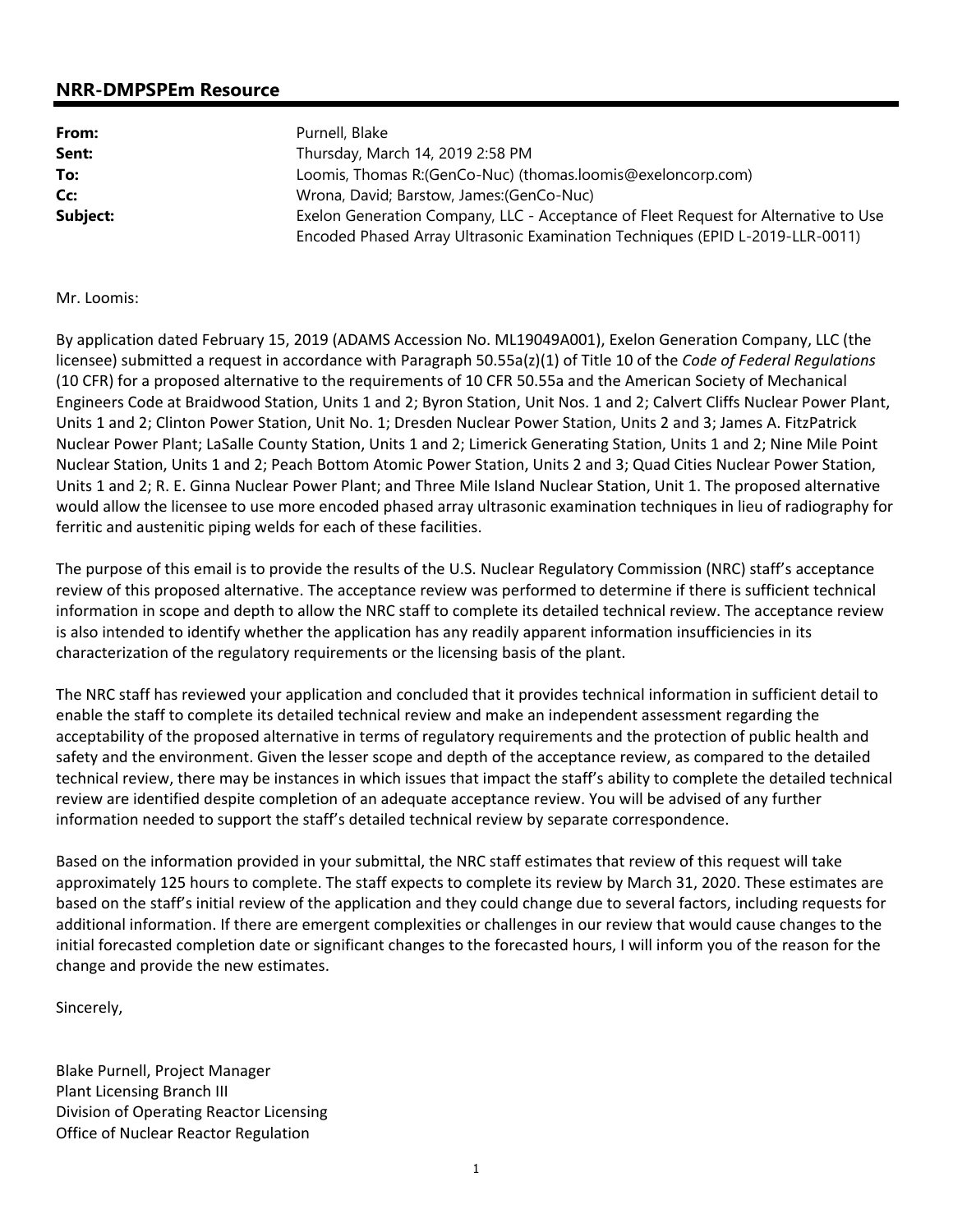U.S. Nuclear Regulatory Commission

Docket Nos. STN 50-456, STN 50-457, STN 50-454, STN 50-455, 50-317, 50-318, 50-461, 50-237, 50-249, 50-333, 50-373, 50-374, 50-352, 50-353, 50-220, 50-410, 50-277, 50-278, 50-254, 50-265, 50-244, and 50-289